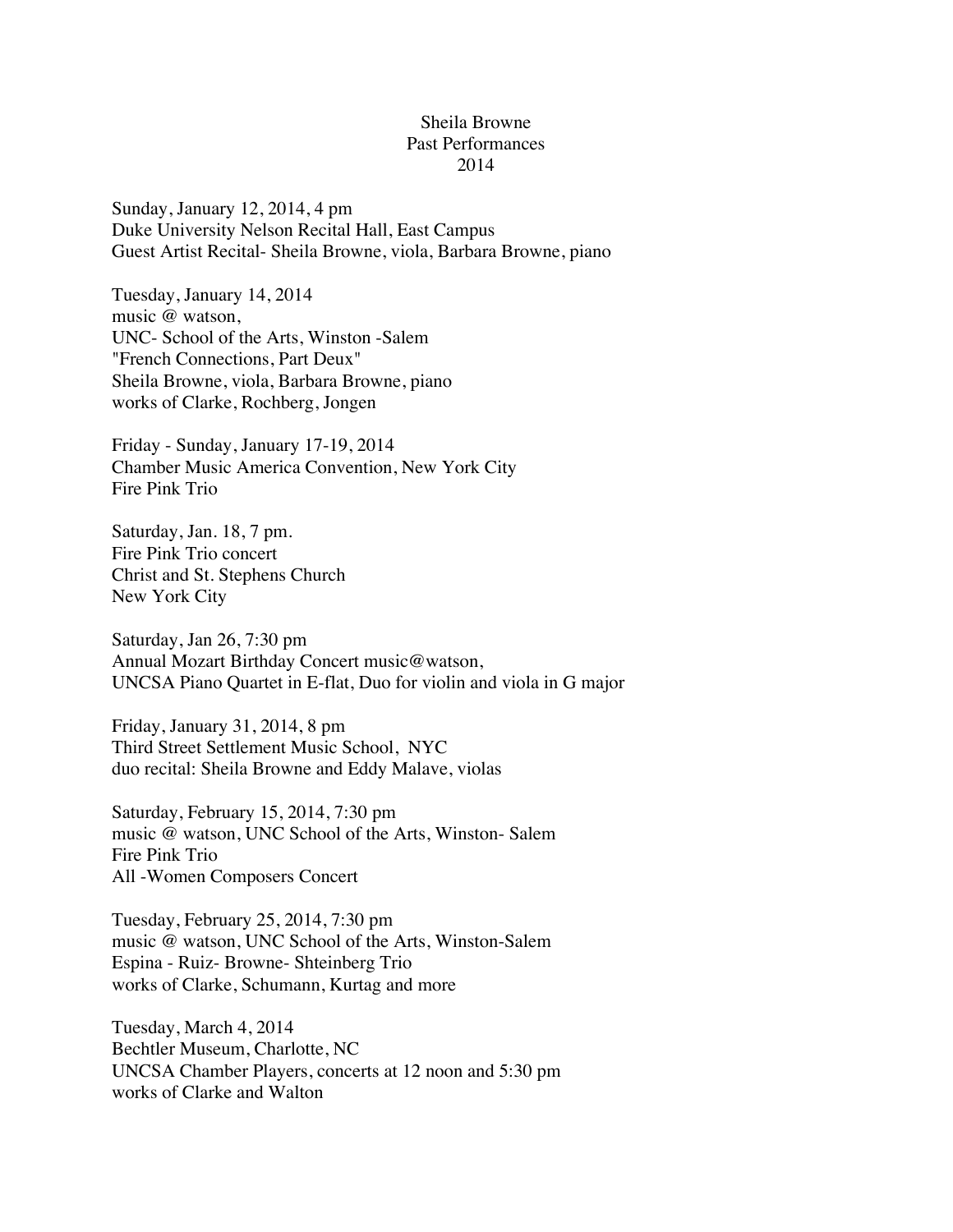May 2014: Korean Tour Masterclasses at Seoul National Conservatory, Korea National Institute for the Gifted in the Arts, Yaewon Middle School, Sunwha Arts High School

Friday, May 2, 2014, 19.00 Seoul National Conservatory. Concert in memoriam for Korean Ferry accident victims. Works of Brahms, Mozart, Shostakovitch, Kyung Sun Lee, Sang Jim Kim, Kang-Ho Lee, Aviram Reichert, Brooks Whitehouse, Kevin Lawrence.

Saturday, May 31, 2014, 7:30 pm DiMenna Center, New York City. Azure Ensemble with Susan Glaser, flute, Ashley Jackson, Harp Featuring new works of women composers

June 13-15, 2014 Karen Tuttle Viola Coordination Workshop New York University

June 22-July 19, 2014 Green Mountain Chamber Music Festival, including special Karen Tuttle coordination Workshop seminar, performances www.gmcmf.org

August 1- 15, 2014 MusicFest Perugia (Italy) session 1 www.musicfestperugia.net

Saturday, September 6, 2014 UNCSA music@watson: Schubert's Trout Quintet, Vaughan-Williams' Sextet

Thursday, October 2, 2014 music@watson, UNCSA Sejong Soloists and UNCSA Friends with Kyung Sun Lee and Donald Weilerstein, violins, Hsin-Yung Huang and Sheila Browne, violas, Kang-Ho Lee and Brooks Whitehouse, celli.

Friday, October 17-19, 2014 Lynn University, FL Concerto Competition adjudication

Wednesday, October 29, 2014 7 pm. Carroll Woods, Chapel Hill, NC Fire Pink Trio. Works of Adrienne Albert, Manuel Moreno-Buendia, and Patrick Zimmerli

Tuesday, November 18, 2014 7:30 pm